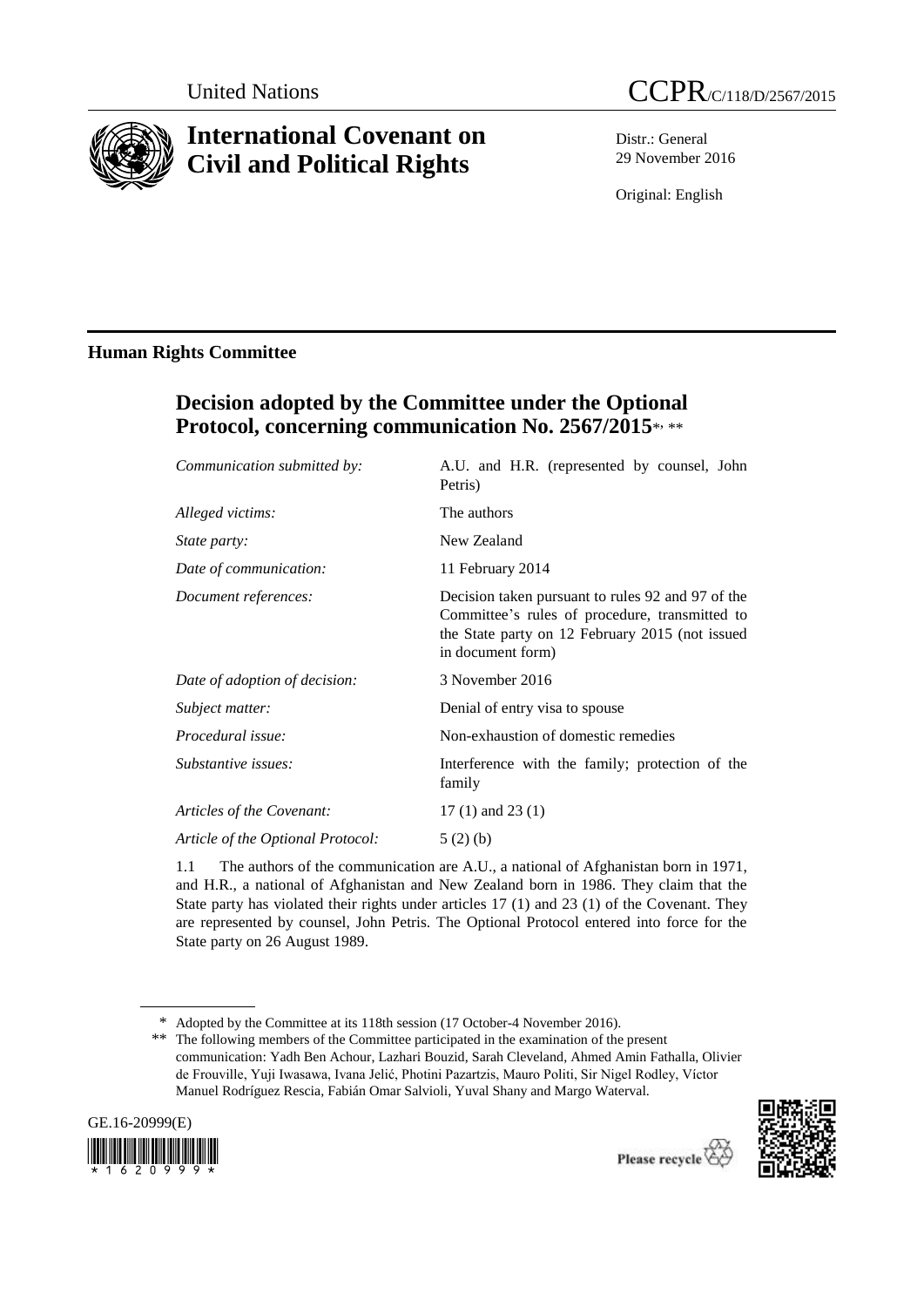1.2 On 11 November 2015, pursuant to rule 92 of its rules of procedure, the Committee, acting through its Special Rapporteur on new communications and interim measures, decided to examine the question of the admissibility of the case separately from the merits.

### **Factual background**

2.1 The authors purportedly got married in Afghanistan on 27 April 2004 under sharia law.

2.2 In September 2004, H.R.'s brother obtained refugee status in New Zealand. On 2 November 2006, H.R. applied for a residence visa to join her brother under the refugee family reunion policy. As a result of this application, H.R. was interviewed by an officer of the International Organization for Migration (IOM) in Kabul, on behalf of the Government of New Zealand. During the interview, H.R. was asked about her marital status. She claims to have responded that she was married but that her husband was missing and that his whereabouts were unknown to her. According to the interview report, however, H.R.'s marital status was marked as "engaged". Moreover, the report indicated that H.R. said "Yes" in response to the question "Is your spouse/partner wanting to migrate with you?".

2.3 On 14 May 2007, H.R. obtained a residence visa entitling her to travel to New Zealand and apply for a residence permit. H.R. arrived in New Zealand on 9 July 2007 and on 1 September 2012 she was granted citizenship.

2.4 On 16 July 2012, A.U. applied for a temporary entry work visa under the "partnership category" while still in Afghanistan. His application was rejected on 5 February 2013 on the basis that A.U. did not meet the requirements set out in the work visa instructions concerning: (a) being a "bona fide applicant", because H.R. had not declared her marriage in her residence application; (b) being in a "genuine and stable relationship with H.R."; and (c) having a "clear pathway to eventual residence", as his partner had not declared her marriage to him, triggering the application of immigration policy  $F2.5$  (e).<sup>1</sup> According to that policy, applicants for residence under the "partnership" category may be rejected if the principal applicant has not declared his or her spouse in his or her own application, unless the immigration officer dealing with the case is satisfied that the nondeclaration occurred with no intention to mislead and would not have affected the outcome of the first applicant's visa application.<sup>2</sup>

2.5 On 4 June 2013, A.U. wrote to the Associate Minister of Immigration seeking a "special direction and the grant of residence as an exception to immigration instructions". On 9 June 2013, the Associate Minister declined to intervene because "A.U. had not exhausted all possible options". The author was advised to apply for residence through the normal procedure and, if that application were unsuccessful, to appeal to the Immigration

<sup>&</sup>lt;sup>1</sup> In the letter rejecting A.U.'s visa application, the immigration officer wrote: "While the outcome of your future residence application is not certain at this stage, we remain unsatisfied that you are a bona fide applicant. Should you not be granted a subsequent New Zealand visa, we consider you likely to seek to remain in New Zealand."

<sup>&</sup>lt;sup>2</sup> Policy F2.5 (e) of the *Immigration New Zealand Operational Manual* (April 2016) reads as follows: Applications for residence under Partnership Category will also be declined if the principal applicant was a partner to the eligible New Zealand partner but not declared on the eligible New Zealand partner's application for a residence class visa (if applicable), unless an immigration officer is satisfied the non-declaration occurred with: (i) no intention to mislead; and (ii) would not have resulted in a different outcome in the eligible New Zealand partner's application. If both of these clauses are met, an immigration officer should continue to assess the application and may approve it if all other requirements are met.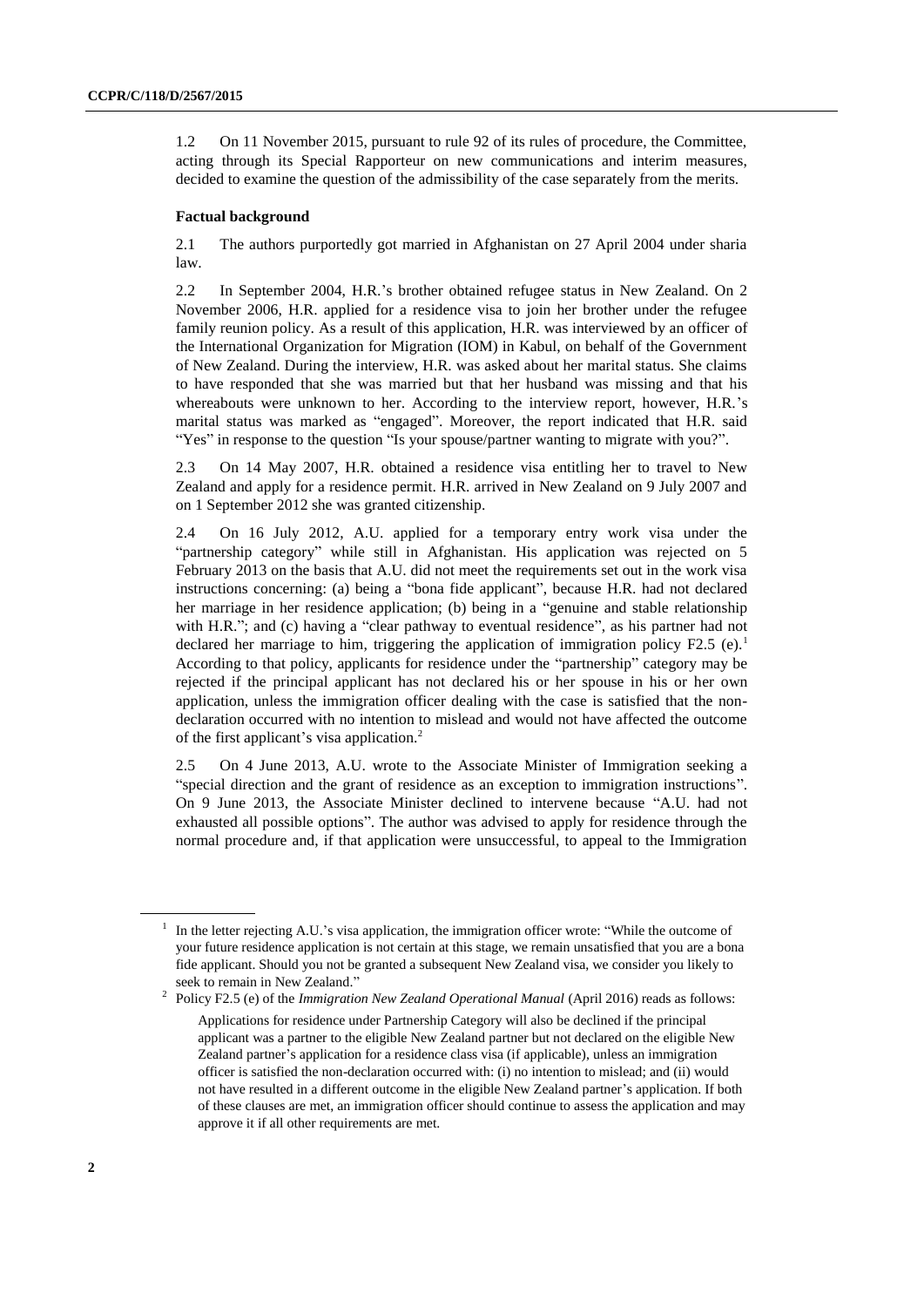and Protection Tribunal.<sup>3</sup> On 5 July 2013, A.U. wrote to the Associate Minister again noting that he had no pathway to residence because of immigration policy F2.5 (e) and that the process would be unnecessarily prolonged. On 16 July 2013, the Associate Minister advised again that she would not intervene until A.U. had submitted a residence application and tested himself against immigration instructions.

2.6 On 20 September 2013, A.U. filed a complaint with the New Zealand Ombudsperson requesting investigation into policy F2.5 (e), which he said constituted a de facto absolute prohibition against a spouse or partner obtaining residence.

2.7 H.R. left New Zealand on 6 August 2014 and returned to Afghanistan, allegedly to join her spouse.

2.8 The authors allege that domestic remedies have been exhausted as there is no opportunity to appeal to a court or review proceedings in respect of a declined visa to enter New Zealand, according to section 186 of the New Zealand Immigration Act.<sup>4</sup> They note that an appeal to the Immigration and Protection Tribunal would not result in being granted residence but merely in a recommendation to the Associate Minister of Immigration that residence be granted as an exception to the residence policy. In any case, such an appeal would take at least five years and does not constitute an effective remedy because it is unreasonably prolonged.

### **The complaint**

3.1 The authors submit that, by rejecting A.U.'s application for a visa to enter New Zealand, the State party violated the authors' right to family unity under article 23 (1) of the Covenant.

3.2 The authors further submit that immigration policy F2.5 (e) constitutes arbitrary interference in the family and is, therefore, contrary to article 17 (1) of the Covenant. They argue that the policy establishes an absolute prohibition on a spouse to join his or her partner in New Zealand, does not provide for any discretion or time limit in its application and is disproportionate as it has the effect of permanently separating a couple.

#### **State party's observations on admissibility**

4.1 On 26 May 2015, the State party contested the admissibility of the communication for failure to exhaust domestic remedies. A.U. did not submit an application for residence that could be assessed against the relevant immigration policies, including policy F2.5 (e).

(a) Refusal or failure to grant a temporary entry class visa to a person outside New Zealand;

<sup>3</sup> The Immigration and Protection Tribunal is composed of 18 members, administered by the Ministry of Justice and chaired by a district court.

<sup>4</sup> The Immigration Act of 2009, sect. 186, reads as follows:

**Limited right of review in respect of temporary entry class visa decisions**

<sup>(1)</sup> No appeal lies against a decision of the Minister or an immigration officer on any matter in relation to a temporary entry class visa, whether to any court, the Tribunal, the Minister, or otherwise.

<sup>(2)</sup> Subsection (1) applies except to the extent tha[t section 185](http://www.legislation.govt.nz/act/public/2009/0051/latest/whole.html#DLM1440890) provides a right of reconsideration for an onshore holder of a temporary visa in the circumstances set out in that section.

<sup>(3)</sup> A person may bring review proceedings in a court in respect of a decision in relation to a temporary entry class visa except if the decision is in relation to the -

<sup>(</sup>b) Cancellation of a temporary entry class visa before the holder of the visa arrives in New Zealand.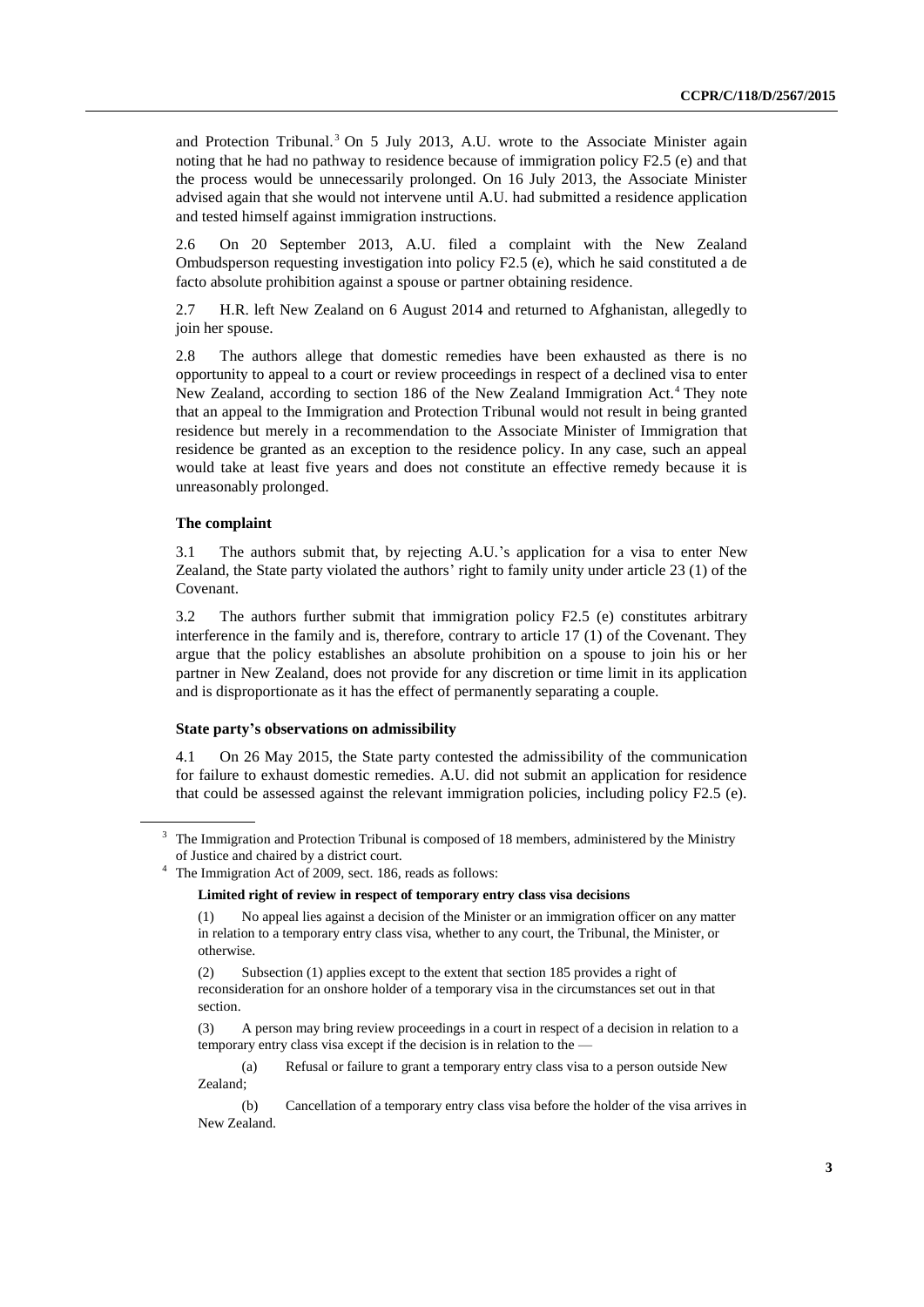An application for residence is more comprehensive than an application for a temporary entry work visa. In a residence application, the immigration officer must consider all circumstances, including whether the applicant is bona fide. The State party has established specialist teams that are familiar with applications submitted by Afghanis on the basis of partnership status.

4.2 The State party notes that A.U. was given reasons for the refusal to grant him a temporary entry work visa and was advised that, while the outcome of a future residence application was uncertain, the authorities were not satisfied at that point that he was a bona fide applicant. That advice did not imply that all future applications would be declined. On the contrary, an immigration officer would consider in good faith any submissions from A.U., including information on his marital status and any humanitarian issue that he may wish to raise.

4.3 The State party challenges the authors' submission that policy F2.5 (e) does not contain an element of discretion. If A.U. were to apply for a residence visa, the Government would, in assessing whether F2.5 (e) applied, consider whether H.R.'s non-declaration of marriage occurred with no intention to mislead and whether the declaration might have affected the outcome of her own residence application.

4.4 The State party argues that immigration authorities have not yet had the opportunity to consider information supplied by the authors after A.U.'s work visa was refused, including H.R.'s information to the Associate Minister of Immigration stating that she had informed the authorities in 2007 that she was married but that her husband's whereabouts were unknown. Ultimately, it is up to the Government to grant A.U. a resident visa. The Government's immigration system is highly discretionary when accounting for individual circumstances. In particular, immigration instructions may be dispensed with by special directions when considering residence visa applications.

4.5 If a residence visa is refused, there are further domestic remedies that should be exhausted before submitting a communication to the Committee, including an appeal to the Immigration and Protection Tribunal, which may, inter alia, reverse any refusal decision, thereby clearing the way for the granting of a visa, or cancel the refusal decision and refer the matter back for reconsideration on the basis of additional information provided to the Tribunal.<sup>5</sup>

#### **Determination of appeal in relation to residence class visa**

…

(b) Reverse the decision as having been incorrect in terms of the residence instructions applicable at the time the application for the visa was made by the appellant; or

(c) Note the correctness of the original decision in terms of the residence instructions applicable at the time the visa application was made on the basis of the information provided to the Minister or the immigration officer before the time of the decision, but reverse that decision on the basis of any information properly made available to the Tribunal that reveals that the grant of the visa would have been correct in terms of the applicable residence instructions; or

(d) Note the correctness of the original decision in terms of the residence instructions applicable at the time the visa application was made on the basis of the information provided to the Minister or the immigration officer before the time of the decision, but determine the appeal by cancelling the decision and referring the matter back to the Minister, if he or she made the decision, or the chief executive, in any other case, for consideration under those residence instructions as if a new visa application had been made that included any additional information properly provided to the Tribunal; or

<sup>5</sup> The State party cites section 188 of the Immigration Act:

<sup>(1)</sup> In determining an appeal under [section 187,](http://www.legislation.govt.nz/act/public/2009/0051/latest/link.aspx?id=DLM1440895#DLM1440895) the Tribunal may —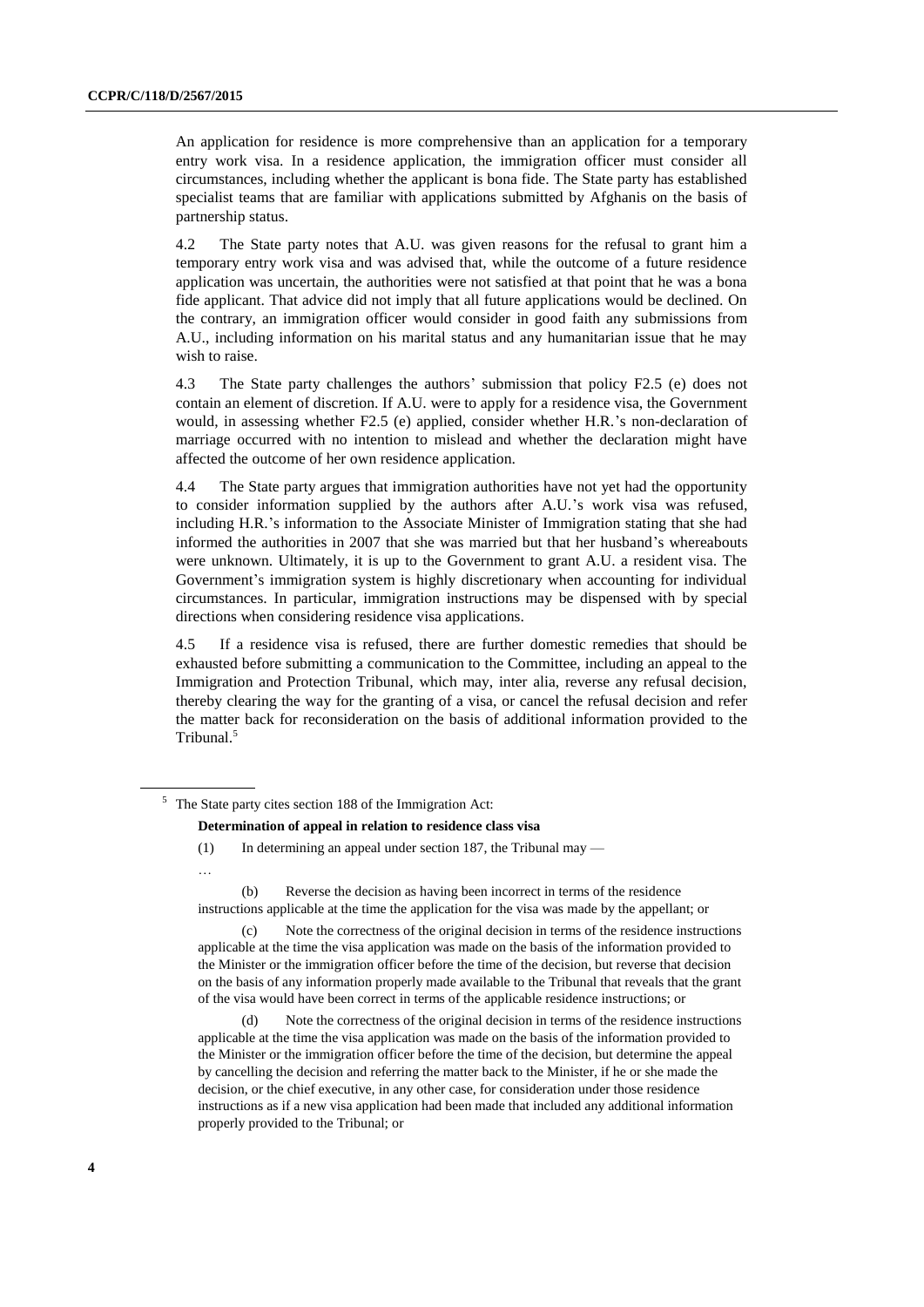4.6 The State party submits that domestic remedies are not unreasonably prolonged. The average time for processing a residence application from Afghanistan is between six and eight months. According to the Immigration and Protection Tribunal's 2014 annual report, as at 30 June 2014 the average number of days from receipt of appeal to decision is 364. Such delays are reasonable in the circumstances, which include A.U.'s non-residence status, the complexity of the facts, the value of residence visas generally and the Government's legitimate need to ensure that visas are granted on the basis of the applicant's true situation, expert decision makers having full information before them, the principled application of in-built policy discretions, the proper use of regular immigration processes and impartial and authoritative appeal procedures.

4.7 On the facts, the State party argues that H.R. did not declare to the IOM officer who interviewed her that she was married and that, "although the notes from her interview were unclear, they may show that she declared that she was engaged and that her partner/spouse was willing to accompany her to New Zealand".

#### **Authors' comments on the State party's observations on admissibility**

5.1 In their submission of 24 June 2015, the authors insist that there is no possible appeal in respect of A.U.'s declined work visa application. Filing an application for residence is very difficult while the author is in Afghanistan. The usual practice is to allow a spouse to enter New Zealand and lodge a residence application while there. In addition, the immigration officer who rejected A.U.'s work visa application stated that a future residence application was likely to be declined because of policy F2.5 (e). Section 72 of the Immigration Act provides that a decision on a residence application must be made in accordance with immigration instructions.

5.2 The authors challenge the State party's assertion that policy F2.5 (e) allows for discretion. They note that the policy affects mainly persons from countries such as Afghanistan and Somalia who are allowed to enter New Zealand under refugee policies but are required to be single. The effect of policy F2.5 (e) is to keep families separated.

5.3 The authors insist that the Immigration and Protection Tribunal cannot grant residence but only recommend to the Associate Minister that residence be granted based on special circumstances. In the case of A.U. it is unlikely that the Tribunal would make such a recommendation because it would be contrary to policy F2.5 (e). Moreover, the authors had already made a request, which was rejected, to the Associate Minister, who is very unlikely to intervene again in the present case.

5.4 Regarding the length of the proceedings, the authors allege that, according to an official response given to them, the average time for immigration authorities to deal with residence applications ranged between 387 and 576 days. Given the complexity of their

<sup>(</sup>e) Determine the appeal by cancelling the decision and referring the application back to the Minister, if he or she made the decision, or the chief executive, in any other case, for correct assessment in terms of the applicable residence instructions, where the Tribunal -

<sup>(</sup>i) Considers that the decision appealed against was made on the basis of an incorrect assessment in terms of the residence instructions applicable at the time the application was made; but

<sup>(</sup>ii) Is not satisfied that the appellant would, but for that incorrect assessment, have been entitled in terms of those instructions to the visa or entry permission; or

<sup>(</sup>f) Confirm the decision as having been correct in terms of the residence instructions applicable at the time the visa application was made, but recommend that the special circumstances of the applicant are such as to warrant consideration by the Minister as an exception to those instructions.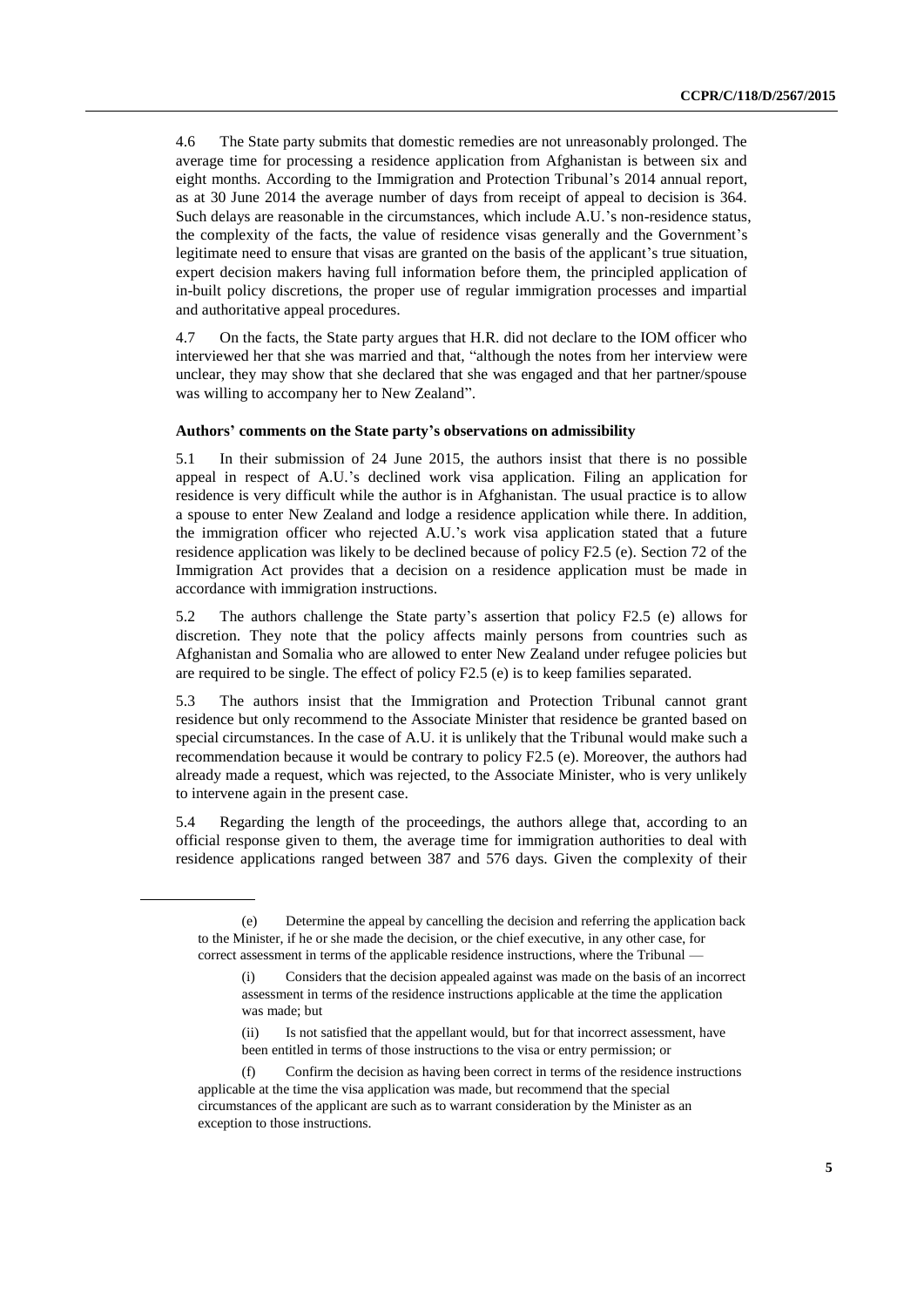application, it is possible that the processing time would be three years. An appeal would involve a further 12 months. This period is unreasonably long considering the likely negative outcome and the fact that A.U. will have to remain in Afghanistan all this time.

#### **Additional submissions from the parties**

6.1 In its submission of 12 August 2015, the State party submits that the authors have failed to substantiate their claim of a breach of the Covenant. General abstract allegations or allegations based on future, hypothetical situations do not constitute a sufficient basis for finding a breach of the Covenant.

6.2 The State party submits that policy F2.5 (e) is a reasonable policy intended to protect against dishonest declarations of family relationships and that it is consistent with articles 17 (1) and 23 (1) of the Covenant. The State party supports a family reunification policy in principle. However, it has the legitimate need, in the public interest, to ensure that any claims based on family status are bona fide. Policy F2.5 (e) contains a discretionary clause that can protect an applicant's rights under the Covenant. If the principal applicant has no intention to mislead the authorities and if the non-declaration of marriage does not affect the visa application, an immigration officer may approve the partner's application provided all other requirements are met. In any event, officers should not decline an application on the basis of policy F2.5 (e) without first offering the principal applicant an opportunity to explain the non-declaration. This discretionary clause ensures that two partners may still be reunited when no dishonesty is involved. Should A.U. apply for a residence visa, the Government would, in assessing whether F2.5 (e) applied, consider whether H.R.'s decision not to declare her marriage was taken with no intention to mislead and whether a declaration of marriage might have affected the outcome of her own residence application. In addition, exceptions to policy F2.5 (e) apply in the form of ministerial special directions. The authors may submit an additional application to the Immigration and Protection Tribunal.

6.3 The State party notes that the Committee has found that, in some extraordinary circumstances, the decisions of immigration authorities have breached articles 17 and 23 of the Covenant, but it also notes that such breaches have occurred only in the context of a decision to remove a person from a jurisdiction.<sup>6</sup> Decisions to remove a person are more likely to interfere with family rights because they have the effect of separating a family. In any case, even a decision to remove a family member who has the right to stay does not necessarily interfere with those rights.<sup>7</sup> In its Views on A.S. v. Canada, the Committee declared inadmissible a claim related to the rejection of an entry visa noting that the authors had been separated for 17 years and that family life no longer existed.<sup>8</sup> In the present case, at the time A.U. applied to enter New Zealand, the authors had already been separated for eight years, had no children and were not dependent on each other.

7. In their submission of 1 February 2016, the authors reiterate their previous submissions relating to the lack of discretion of policy F2.5 (e), the unreasonably long nature of residence application proceedings and the little chance of those proceedings being successful.

<sup>6</sup> The State party cites communication No. 930/2000, *Winata and Li v. Australia*, Views adopted on 26 July 2001.

<sup>7</sup> The State party cites communication No. 2243/2013, *Husseini v. Denmark*, Views adopted on 24 October 2014.

<sup>8</sup> See communication No. 68/1980, *A.S. v. Canada*, decision of inadmissibility adopted on 31 March 1981, para. 5.1.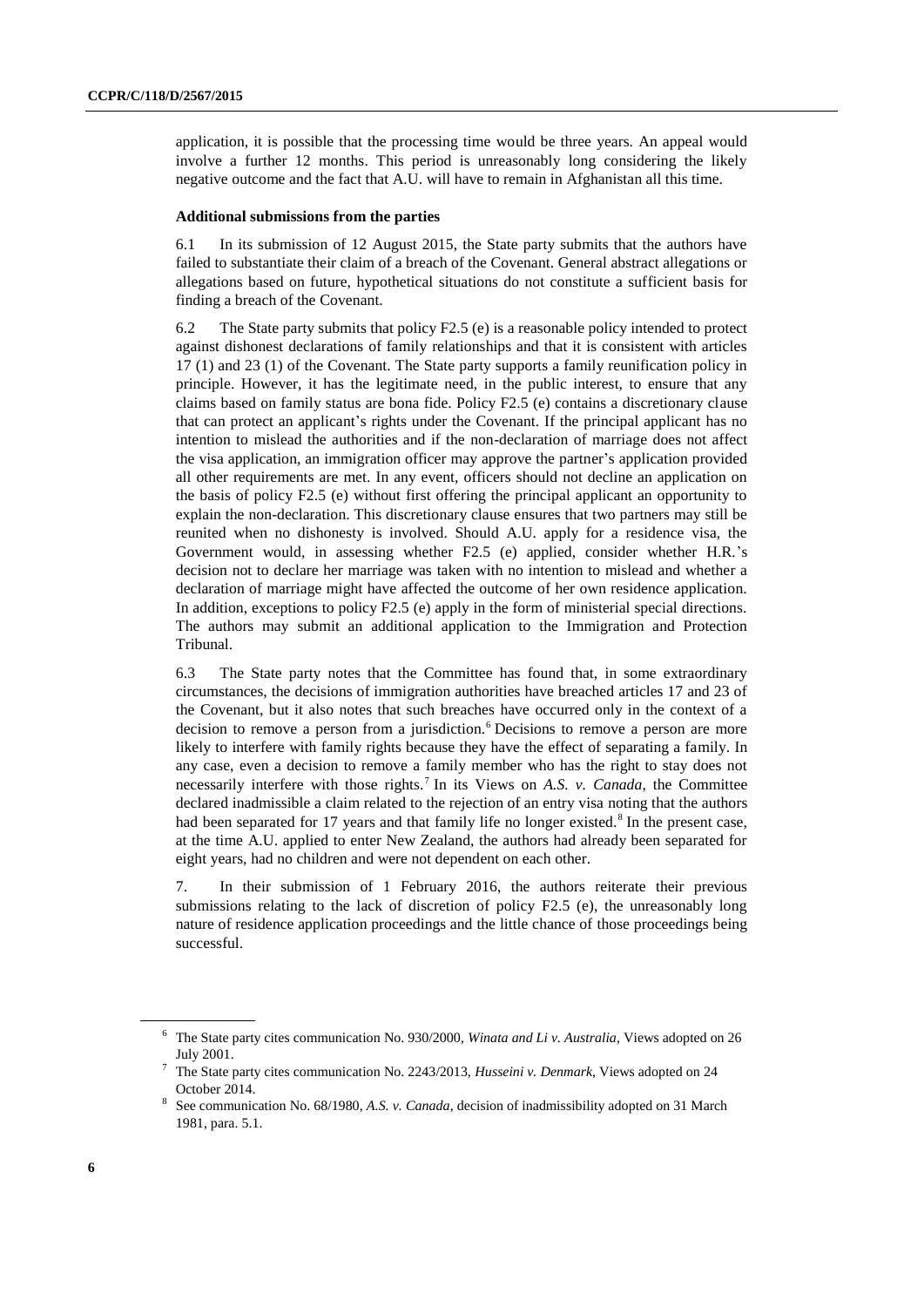#### **Issues and proceedings before the Committee**

#### *Consideration of admissibility*

8.1 Before considering any claim contained in a communication, the Committee must decide, in accordance with rule 93 of its rules of procedure, whether the claim is admissible under the Optional Protocol.

8.2 The Committee has ascertained, as required under article 5 (2) (a) of the Optional Protocol, that the same matter is not being examined under another procedure of international investigation or settlement.

8.3 The Committee takes note of the State party's argument that domestic remedies have not been exhausted because A.U. could have applied for a residence visa and have had the circumstances of his case examined against broader immigration instructions. He could also have appealed to the Immigration and Protection Tribunal. The authors have argued that these proceedings would be inaccessible, unreasonably long and ineffective. They have argued, in particular, that filing a residence application from Afghanistan would be difficult, that it is likely that such an application would be declined and that proceedings would take an excessively long time. They have also argued that the Immigration and Protection Tribunal cannot grant residence but only recommend to the Associate Minister that residence be granted on the basis of special circumstances.

8.4 The Committee recalls its jurisprudence that, although there is no obligation to exhaust domestic remedies if they have no chance of being successful, authors of communications must exercise due diligence in the pursuit of available remedies and that mere doubts or assumptions about their effectiveness do not absolve the authors from exhausting them.<sup>9</sup> In the present case, the Committee is not convinced that the author, who is represented by a counsel in New Zealand, would be unable to submit a residence application as suggested by national immigration authorities. The Committee further considers that, in the light of the official average time frames of immigration authorities and the Immigration and Protection Tribunal in dealing with residence applications and appeals against those applications respectively, it does not appear that those proceedings would be unreasonably long in the sense of article 5 (2) (b) of the Optional Protocol. It notes, in this respect, that the authors had already been separated for eight years by the time A.U. applied for a temporary entry work visa and that no information has been provided as to the reasons for such delay. The Committee also notes the State party's argument that, although A.U.'s work visa was declined because he was not considered to be a bona fide applicant, nothing would prevent immigration authorities from reaching a different conclusion when examining his residence application in the light of all the circumstances and the information provided by the authors. Finally, the Committee notes the State party's statement that, under the Immigration Act, the Immigration and Protection Tribunal may reverse a decision to refuse residence. In the light of all the above, the Committee concludes that the authors have not exhausted domestic remedies in relation to their claim that the State party's refusal to grant A.U. a temporary entry work visa constituted a violation of their rights under articles 17 (1) and 23 (1) of the Covenant.

<sup>9</sup> See, inter alia, the Committee's communications No. 2072/2011, *V.S. v. New Zealand*, decision of inadmissibility adopted on 2 November 2015, para. 6.3; No. 1639/2007, *Zsolt Vargay v. Canada*, decision of inadmissibility adopted on 28 July 2009, para. 7.3; No. 1511/2006, *García Perea and García Perea v. Spain*, decision of inadmissibility adopted on 27 March 2009, para. 6.2; and No. 560/1993, *A v. Australia*, Views adopted on 3 April 1997, para. 6.4.